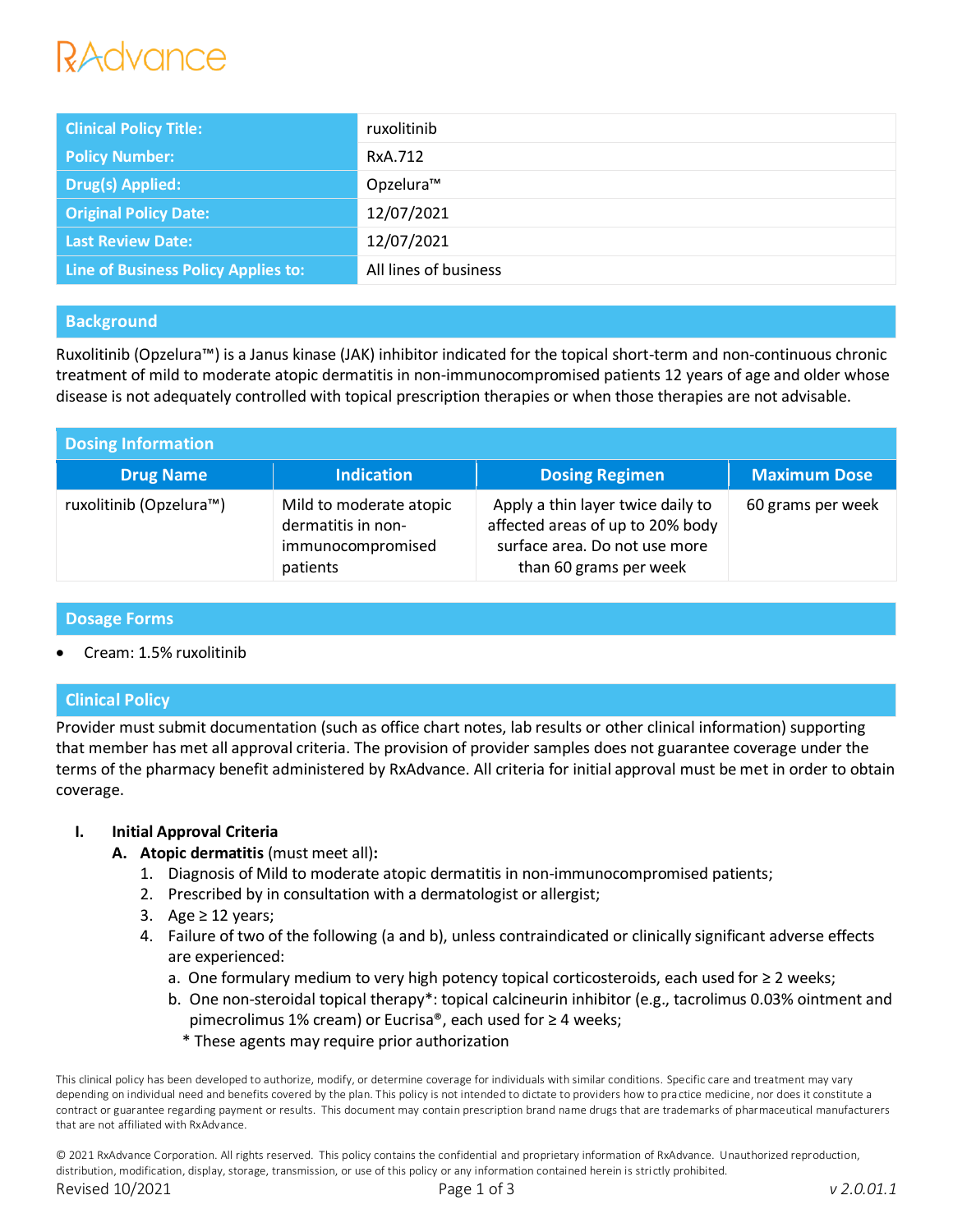

5. Requested dose does not exceed 60 grams per week. **Approval Duration Commercial:** 56 days **Medicaid:** 56 days

## **II. Continued Therapy Approval**

- **A. Mild to moderate atopic dermatitis** (must meet all)**:**
	- 1. Member is currently receiving medication that has been authorized by RxAdvance or the member has met initial approval criteria listed in this policy;
	- 2. Member is responding positively to therapy including but not limited to, reduction in itching and scratching;
	- 3. Requested dose does not exceed 60 grams per week.

**Approval Duration Commercial:** 56 days

**Medicaid:** 56 days

## **III. Appendices**

**APPENDIX A: Abbreviation/Acronym Key** MACE: Major adverse cardiac events FDA: Food and Drug Administration

## **APPENDIX B: Therapeutic Alternatives**

Below are suggested therapeutic alternatives based on clinical guidance. Please check drug formulary for preferred agents and utilization management requirements.

| Drug Name                                    | <b>Dosing Regimen</b>                                                                                                                                | <b>Dose Limit/ Maximum Dose</b>                                                         |
|----------------------------------------------|------------------------------------------------------------------------------------------------------------------------------------------------------|-----------------------------------------------------------------------------------------|
| betamethasone                                | Apply a thin film of 0.05% cream or<br>ointment topically to the affected skin<br>area(s) once daily.                                                | 50 g/week (Diprolene cream, ointment,<br>gel); 50 ml/week for no longer than 2<br>weeks |
| clioquinol and<br>hydrocortisone (Ala-Quin®) | Apply as a thin layer to the affected areas<br>2 to 4 times daily or as directed by a<br>physician.                                                  | 60 grams per week                                                                       |
| fluticasone Propionate<br>(Beser; Cutivate)  | Apply a thin film to affected area 1 to 2<br>times daily. If no improvement is seen<br>within 2 weeks, reassessment of diagnosis<br>may be necessary | Twice daily application                                                                 |

Therapeutic alternatives are listed as generic (Brand name®) when the drug is available by both generic and brand, Brand name® when the drug is available by brand only and generic name when the drug is available by generic only.

## **APPENDIX C: Contraindications/Boxed Warnings**

- Contraindication(s):
	- o None reported.

© 2021 RxAdvance Corporation. All rights reserved. This policy contains the confidential and proprietary information of RxAdvance. Unauthorized reproduction, distribution, modification, display, storage, transmission, or use of this policy or any information contained herein is strictly prohibited. Revised 10/2021 Page 2 of 3 *v 2.0.01.1*